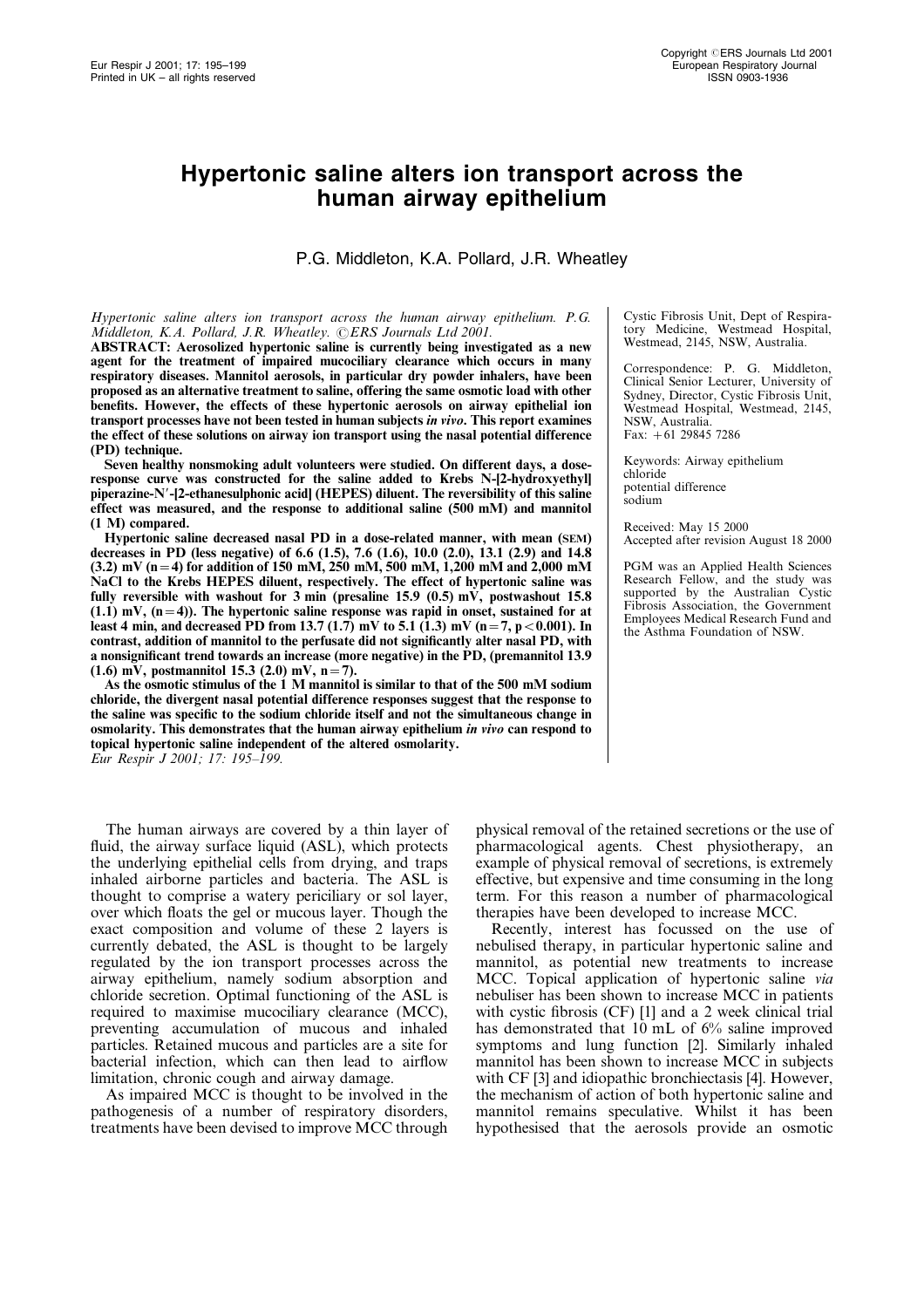load to the ASL, no studies have examined the effects of hypertonic saline and mannitol on airway epithelial ion transport in human subjects.

The nasal potential difference (PD) technique, which involves passage of a small exploring electrode along the floor of the nose, allows in vivo measurement of ion transport across the human airway epithelium, bypassing the difficulties of in vitro techniques. The nasal PD technique has previously been used to study the effect of topical antibiotics on human airway epithelial ion transport [5], and to investigate potential new aerosol therapies for CF [6]. In the current study, the effects of topical application of hypertonic saline and mannitol on nasal PD have been investigated, demonstrating that saline, but not mannitol, rapidly and reversibly decreases nasal PD in normal human subjects.

## Methods

Nasal PD was measured using previously described methods [5, 7, 8]. Briefly, the exploring electrode consisted of a double lumen silicone rubber tube with the openings of both lumens at the same site, 3 mm from the tip. One lumen was filled with an equal mixture of saline and electrocardiography electrode cream, connected to a high impedance voltmeter via a silver/silver chloride electrode. The second lumen was perfused with the different solutions as outlined below, using a peristaltic pump which provided a continuous flow of 4 mL·min<sup>-1</sup> throughout the perfusion period. The reference electrode consisted of a second silver/ silver chloride electrode placed over an area of abraded skin on the forearm, again connected to the voltmeter. Prior to recordings, the offset of the electrodes was measured and appropriate corrections made to recorded values. In all cases, the tests started with an initial period of stabilization using standard Krebs N- [2-hydroxyethyl]piperazine-N-[2-ethanesulphonic acid] (HEPES) solution. Following stabilization of the nasal PD, the diluent was changed to the various hypertonic solutions as indicated below, with different hypertonic responses measured on different days, in random order.

Perfusion commenced with Krebs HEPES solution of composition (mM): Na<sup>+</sup> 140, K<sup>+</sup> 6, Ca<sup>2+</sup> 2, Mg<sup>2</sup> 1, Cl- 152, glucose 10 and HEPES 10, titrated to pH 7.4. Hypertonic solutions were produced volumetrically, so that the total concentrations of  $Na<sup>+</sup>$  and Cl<sup>-</sup> in the Krebs $+500$  mM saline were 640 mM and 652 mM, respectively. In the dose response testing, the solutions were perfused sequentially as indicated. Due to the 3 mL dead space of the perfusion system, the new perfusate reached the catheter tip approximately 45 s following solution change. Fresh stock solutions were prepared daily and diluted as required. All solutions were perfused at room temperature  $(21 - 23$ °C).

## Subjects

Nonsmoking control subjects (4 female and 3 male, aged 18 – 40 yrs) with no history of respiratory disease were recruited from the hospital staff for testing. No subjects had undergone nasal surgery, and all tests were performed at least 4 weeks following an upper respiratory tract infection. The study was approved by the hospital ethics committee and all subjects gave written informed consent.

## Statistical analysis

The two-tailed paired t-test was used for comparison and the null hypothesis was rejected at  $p<0.05$ . For discussion purposes, increases and decreases refer to the absolute magnitude of the PD, which was lumen negative.

#### Results

Initial studies measured the response of the nasal epithelium to different concentrations of added NaCl. Following stabilisation of the PD in the Krebs HEPES diluent, the nose was perfused for 3 minutes with each of the following solutions: Krebs $+150$ , Krebs $+250$ ,  $Krebs+500$ ,  $Krebs+1,200$  and  $Krebs+2,000$  mM NaCl. This was associated with significant ( $p<0.05$ ) decreases in the mean (SEM) nasal PD of 6.6  $(1.5)$ , 7.6  $(1.6)$ , 10.0  $(2.0)$ , 13.1  $(2.9)$  and 14.8  $(3.2)$  mV  $(n=4)$ (fig. 1). As the higher concentrations of saline present in  $Krebs+1,200$  and  $Krebs+2,000$  mM NaCl also resulted in subjective discomfort in the nose during the testing, a solution of Krebs $+500$  mM NaCl was selected for further investigation. This gave approximately 70% of the maximal response without causing any discomfort. All subsequent studies of hypertonic saline in this paper were then performed with  $Krebs+500$  mM NaCl.



Fig. 1. – The effect of additional saline on the nasal potential difference (PD) in four normal subjects. Each new solution reached the nose approximately 45 s after the perfusate was changed, reflecting the dead space of the system. The solutions tested are indicated in the bar at the top of the graph. Data are expressed as mean $+$ SEM. The PD is expressed in absolute terms, and was lumen negative. Arrows indicate  $Krebs + NaCl$  solutions of the following concentrations; A: 150 mM NaCl; B: 250 mM; C: 500 mM; D: 1.2 M; E: 2.0 M.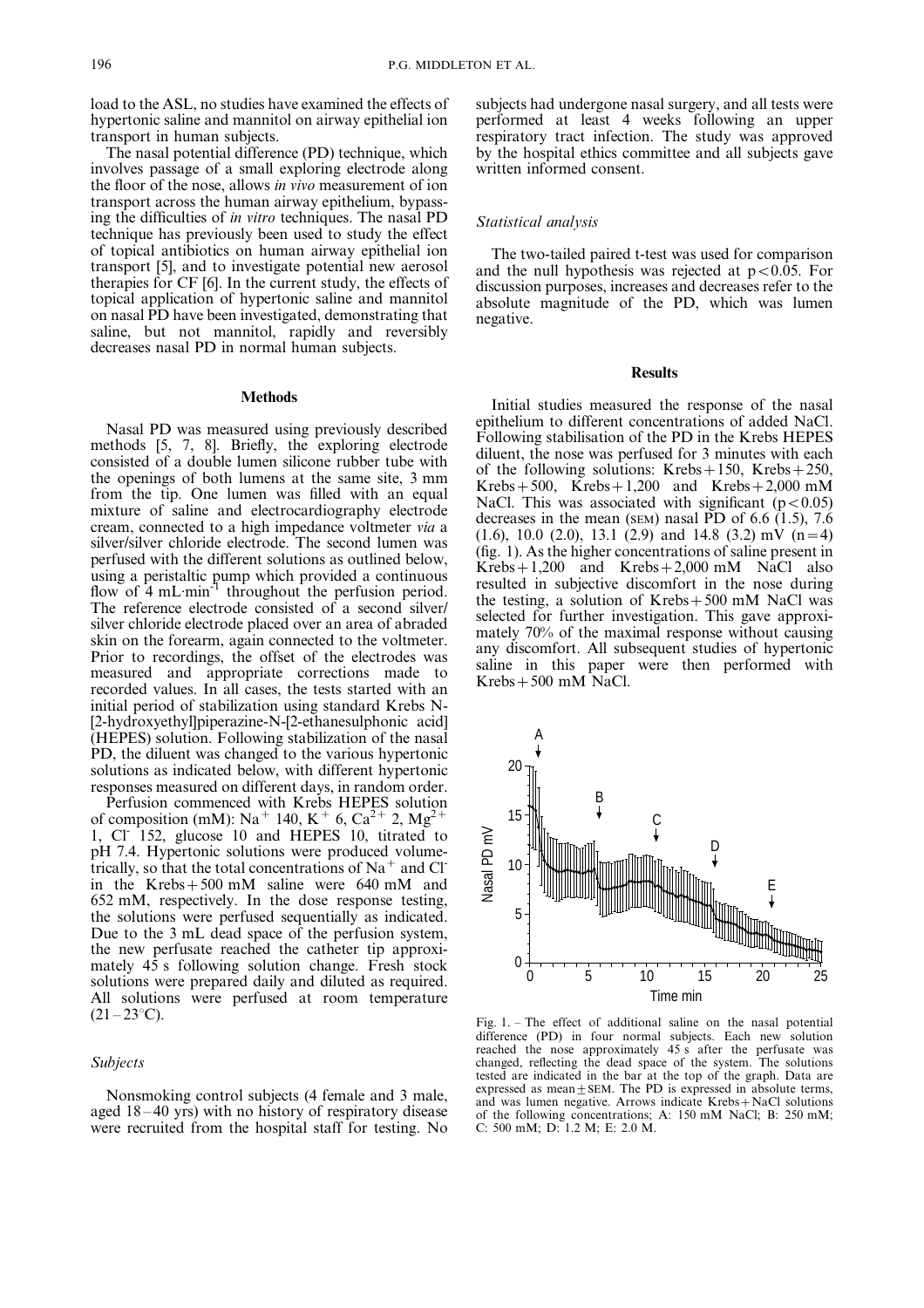

Fig. 2. – The effect of additional saline  $(500 \text{ mM})$  added to the Krebs HEPES N-[2-hydroxyethyl]piperazine-N'-[2-ethanesulphonic acid], on the nasal potential difference (PD) in four normal subjects. The new solution reached the nose approximately 45 s after the perfusate was changed (indicated by arrows), reflecting the dead space of the system. After 1 min of perfusion with the hypertonic saline solution, the perfusate returned to Krebs HEPES diluent to assess the effect of washout. Data are expressed as mean $\pm$ SEM. The PD is expressed in absolute terms, and was lumen negative.



Fig. 3. – The effect of additional saline (500 mM) or mannitol (1 M) added to the Krebs HEPES N-[2-hydroxyethyl]piperazine-N'-[2-ethanesulphonic acid], on the nasal potential difference (PD) in 7 normal subjects. The new solution reached the nose approximately 45 s after the perfusate was changed, reflecting the dead space of the system. Data are expressed as mean  $\pm$  SEM. The PD is expressed in absolute terms, and was lumen negative.<br>  $\blacksquare$ : saline;  $\bigcirc$ : mannitol. \*\*\*: p < 0.001 versus baseline presaline;  $\frac{1}{r}$ : p < 0.0001 versus mannitol.

To determine whether this response may be related to epithelial toxicity, the reversibility of the hypertonic saline response was measured. As shown in fig. 2, following 1 min of perfusion with  $Krebs+500$  mM NaCl, washout for 3 min reversed the response (presaline 15.9 (0.5) mV, postwashout 15.8 (1.1) mV,  $(n=4)$ ).

In seven subjects the change to  $Krebs+500$  mM NaCl was associated with a significant decrease in nasal PD from 13.7 (1.7) mV to 5.1 (1.3) mV ( $p < 0.001$ ). This response was rapid in onset and sustained for at least 4 min. In contrast, the addition of mannitol (1,000 mM) to the perfusate did not significantly alter nasal PD, with a trend to an increase in the PD, (premannitol 13.9 (1.6) mV, postmannitol 15.3  $(2.0)$  mV, n = 7, p = 0.14)), as shown in figure 3.

#### **Discussion**

This study has demonstrated that topical application of hypertonic saline, Krebs $+500$  mM NaCl, corresponding to a stimulus of  $\sim$ 3% saline, decreases nasal potential difference. The response to the hypertonic saline was rapid, reversible and dose related, suggesting a direct ion transport effect rather than nonspecific epithelial toxicity. In contrast, application of a similar osmotic load through hypertonic mannitol did not decrease the nasal PD, with a nonsignificant increase (more negative). This suggests that the ionic composition of the saline, and not the osmotic load, was involved in the saline response. As amiloride pretreatment can block the saline response in normal subjects (unpublished data), passive diffusion of Cl- ions down the paracellular pathway would not explain the changes in nasal PD. Therefore it is hypothesized that the saline directly alters ion transport processes across the normal human airway epithelium. This is the first demonstration in human subjects in vivo that increasing the NaCl concentration on the surface alters airway epithelial ion transport, independent of any effect of osmolarity.

Previous studies measuring the effect of hypertonic solutions on epithelial cells *in vitro* have found varying results. Early studies in canine trachea, a predominantly Cl<sup>-</sup> secreting epithelium, have shown that additional luminal NaCl (75 mM) decreased short-circuit current (Isc) and increased tissue conductance [9]. The decrease in Isc predominantly reflected an increase in mucosal to serosal Cl- movement, which was proportional to the increased Cl- concentration on the mucosal surface. Interestingly, addition of (150 mM) mannitol to the luminal surface decreased  $Na<sup>+</sup>$  absorption across the canine trachea without significant changes in either Clmovement or tissue conductance. M<sub>AN</sub> et al. [10] demonstrated that addition of 100 mM mannitol to the luminal fluid decreased PD across the canine trachea by 3.9 mV, with a similar decrease in Isc. Interestingly there was a small increase in tissue resistance, opposite to the increased conductance found by YANKASKAS et al. [9].

In monolayers of cultured human nasal polyp cells, WILLUMSEN *et al.* [11] measured the effects of raised luminal and serosal osmolality. Addition of 150 mM mannitol to the luminal surface was associated with decreases (less negative) in both apical (Va) and basolateral (Vb) membrane potentials, with small but variable effects on the transepithelial membrane potential (Vt) in different monolayers. Addition of 75 mM NaCl to the luminal solution also decreased both  $V_a$  and  $V_b$ , but did not alter  $V_t$  [11]. The nonsignificant increase in nasal PD found in the current study corresponds with the variable effects on Vt found in the nasal polyp monolayers;  $V_a$  and  $V_b$  cannot be assessed using the nasal PD technique. Similarly, the changes in epithelial cell volume noted in the nasal polyp cultures cannot be measured by the current technique. Further studies will be necessary to deter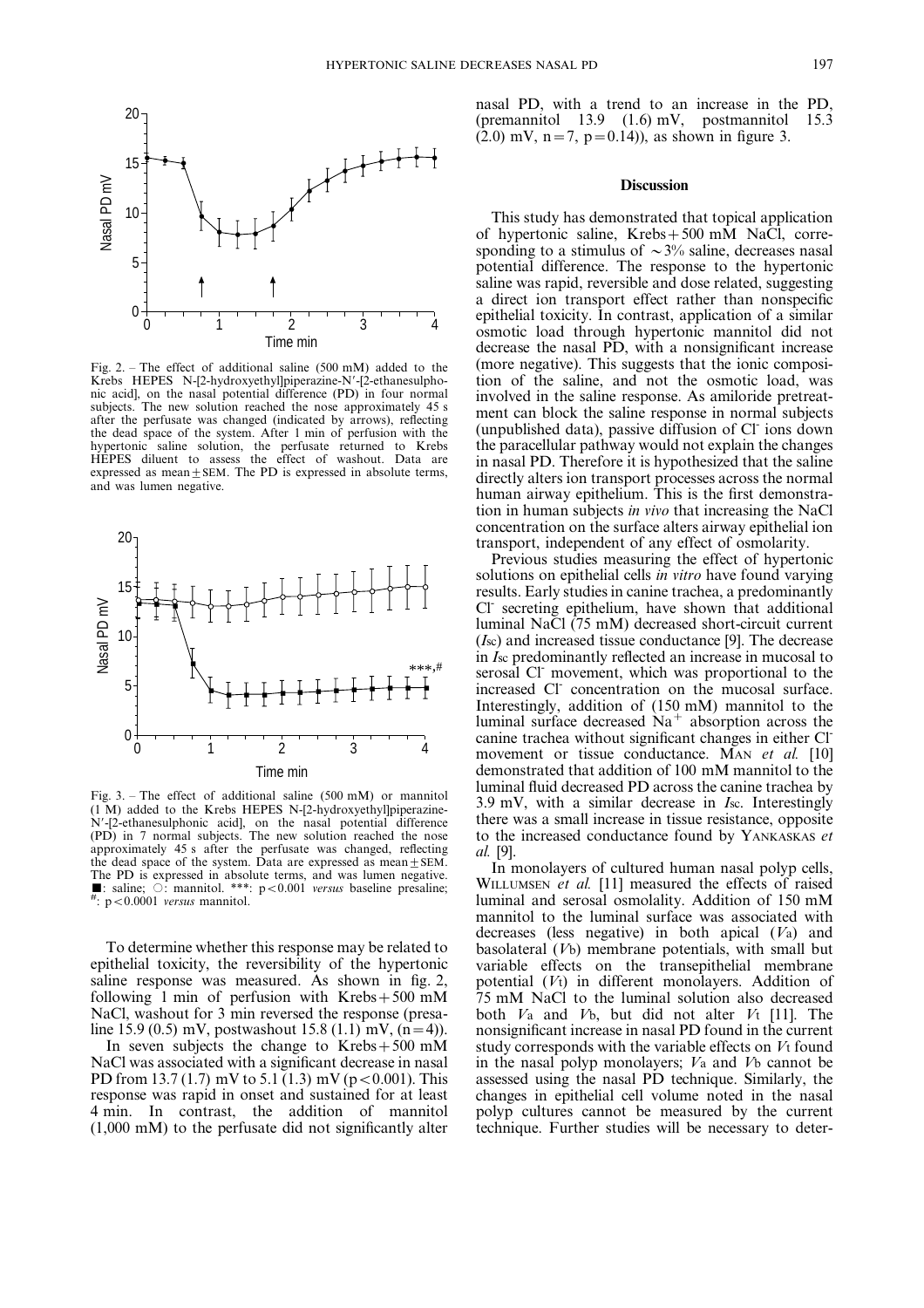mine whether luminal mannitol does alter ion transport in vivo, with similar but opposite effects resulting in no significant overall response.

However, the responses to luminal saline appear to differ in the two studies with a significant decrease in nasal PD in the current study contrasting with the lack of change in  $V_t$  found by WILLUMSEN *et al.* [11]. This may simply reflect the different doses used in the respective studies – the only dose reported in the WILLUMSEN et al. study was 75 mM, whilst the smallest dose used in the current study was 150 mM. Another possible explanation for the differences between the two studies is the use of nasal polyp cells, which are known to exhibit ion transport processes which differ from those found in normal airway epithelial cells [12]. The nasal PD also avoids the difficulties of cell culture techniques, in particular the submersion culture process and the hormones and antibiotics required to maintain the cells in a viable state. Finally, another alternative may be the presence of hormonal factors which may control ion transport in vivo, but are not maintained when the cells are grown into monolayers in vitro. Irrespective of the basis for the differences between the in vivo and the in vitro studies, the current report provides important new information about the ion transport responses of the human airway epithelium in vivo.

The nasal PD response to increasing concentrations of NaCl in the current study corresponds with the doserelated effects of saline on mucociliary clearance. ROBINSON *et al.* [1] found that aerosols of  $0.9\%$ ,  $3\%$ , 7% and 12% saline were associated with isotope clearance at 90 min of 13%, 20%, 24% and  $26\%$ . respectively. Whilst the MCC response may be related to the nasal PD effects demonstrated in the current study, there are a number of other possibilities, including increased ciliary beat frequency in vivo [13] and direct effects on sputum [14]. Furthermore, the divergent effects of hypertonic mannitol and saline on nasal PD do not correspond with the similar increases in MCC in a variety of clinical situations [3, 4, 15].

Hyperosmolarity is also a reliable stimulus to provoke bronchoconstriction in susceptible subjects. Hypertonic saline solutions have long been used in the laboratory as an indirect challenge agent, with more recent studies by ANDERSON et al. [16] studying the effects of inhaled mannitol. Whilst for the majority of subjects saline and mannitol produced qualitatively similar results, some subjects did show 10-fold higher sensitivity to one agent. Furthermore, ESCHENBACHER et al. [17] compared the effects of different solutions with the same osmolarity on the airways of asthmatic subjects. They demonstrated that 4% saline solution was significantly more potent at inducing bronchoconstriction than 18.3% dextrose in 1% saline, though both solutions had the same osmolarity. Similarly MAGYAR et al. [18] has reported that 1.3 M KCl was more potent than 1.7 M NaCl, (both solutions prepared at 10% weight/volume). This suggests that as well as the osmotic stimulus, the ionic composition may also be involved in bronchoconstrictor responses.

It is well recognized that both the osmolarity and ionic composition of an aerosol are important in the induction of cough. In an elegant series of experiments,

ESCHENBACHER et al. showed that hypertonicity, irrespective of ionic composition, induced both bronchoconstriction and cough [17]. Isosmotic saline solution induced neither bronchoconstriction or cough, but isosmotic dextrose, with a low Cl concentration, induced cough in the absence of bronchoconstriction [17]. This suggests that hypertonicity and ionic composition can, in certain situations, be stimuli for different responses. The relationship between this and the nasal PD responses in the current study will require further investigation.

Finally, the differing nasal PD response to hypertonic saline and mannitol may have important implications for the development of new treatments for lung diseases. Clinical trials will be necessary to investigate each hypertonic solution individually, as the results from hypertonic saline and mannitol are not always interchangeable.

In conclusion, this study has demonstrated that topical application of hypertonic saline induces a rapid and reversible decrease in nasal potential difference in vivo, most likely reflecting altered ion transport across the human airway epithelium. The nonsignificant increase in nasal potential difference seen with hypertonic mannitol suggests that the two solutions exert different effects on the epithelium, dependent on their composition. Further studies are necessary to investigate the mechanisms involved in these responses.

> Acknowledgements. The authors would like to thank the subjects who took part in this study, and E. Alton and S. Anderson for helpful discussions.

#### References

- 1. Robinson M, Hemming AL, Regnis JA, et al. Effect of increasing doses of hypertonic saline on mucociliary clearance in patients with cystic fibrosis. Thorax 1997; 52: 900 – 903.
- 2. Eng PA, Morton J, Douglass JA, Riedler J, Wilson J, Robertson CF. Short-term efficacy of ultrasonically nebulized hypertonic saline in cystic fibrosis. Pediatr Pulmonol 1996; 21: 77 – 83.
- 3. Robinson M, Daviskas E, Eberl S, et al. The effect of inhaled mannitol on bronchial mucus clearance in cystic fibrosis patients: a pilot study. Eur Respir J 1999; 14: 678 – 685.
- 4. Daviskas E, Anderson SD, Eberl S, Chan H-K, Bautovich G. Inhalation of dry powder mannitol improves clearance of mucus in patients with bronchiectasis. Am J Respir Crit Care Med 1999; 159: 1843 – 1848.
- 5. Middleton PG, Geddes DM, Alton EWFW. Trimethoprim and tetracycline inhibit airway epithelial sodium absorption. Am J Respir Crit Care Med 1996; 154: 18 – 23.
- 6. Smith SN, Middleton PG, Chadwick S, et al. The in vivo effects of milrinone on the airways of cystic fibrosis mice and human subjects. Am J Respir Cell Mol Biol 1999; 20: 129 – 134.